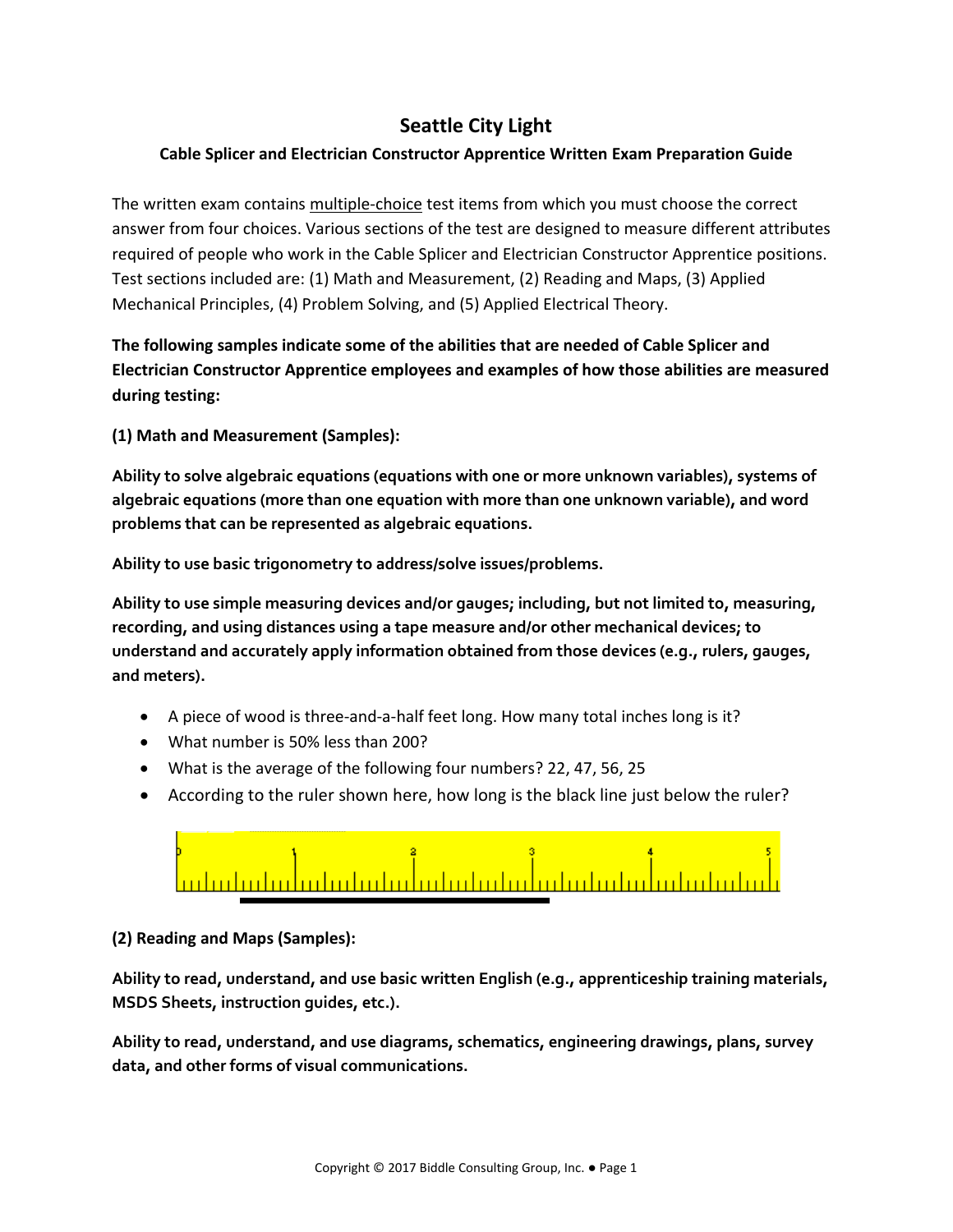**Ability to read, understand, and use maps and/or directions to find specific locations and navigate to those locations with minimal loss of travel time. Also includes the ability to determine alternative routes (such as when there is traffic or obstructions) and to choose the most appropriate route based on a variety of factors (e.g., distance, time, and travel limitations) and to direct others to that same location.**

- The two-way radio shall be used by Company personnel only for short, essential messages. Comments added as an expression of courtesy, such as thank you, you're welcome, and please shall not be used. Personal radio messages are prohibited. According to this passage, which of the following four options is true? (As previously mentioned, you would choose one of four options during testing).
- A truck is located at the north entrance of the restaurant on Butcher and must reach the entrance to the police station on Maple. According to the map below, what is the most direct route the truck can take while obeying all traffic signs?



**(3) Applied Mechanical Principles (Samples):**

**Ability to solve practical problems (troubleshoot) based upon knowledge of mechanical, physical principles, and electrical principles.**

**Ability to inspect, read/understand, and/or monitor amounts and situations, sometimes during fluid circumstances. Includes the ability to measure, monitor, compare, contrast, and/or recognize data/information (such as inventories or addresses), indicators (such as dials and gauges), mechanical equipment (such as fluid levels), and/or infrastructure, including that which may be faulty or indicative of error or potential danger, hazards, or damage.** 

• What will happen to Gear G in the figure below if Gear A is rotated to the left?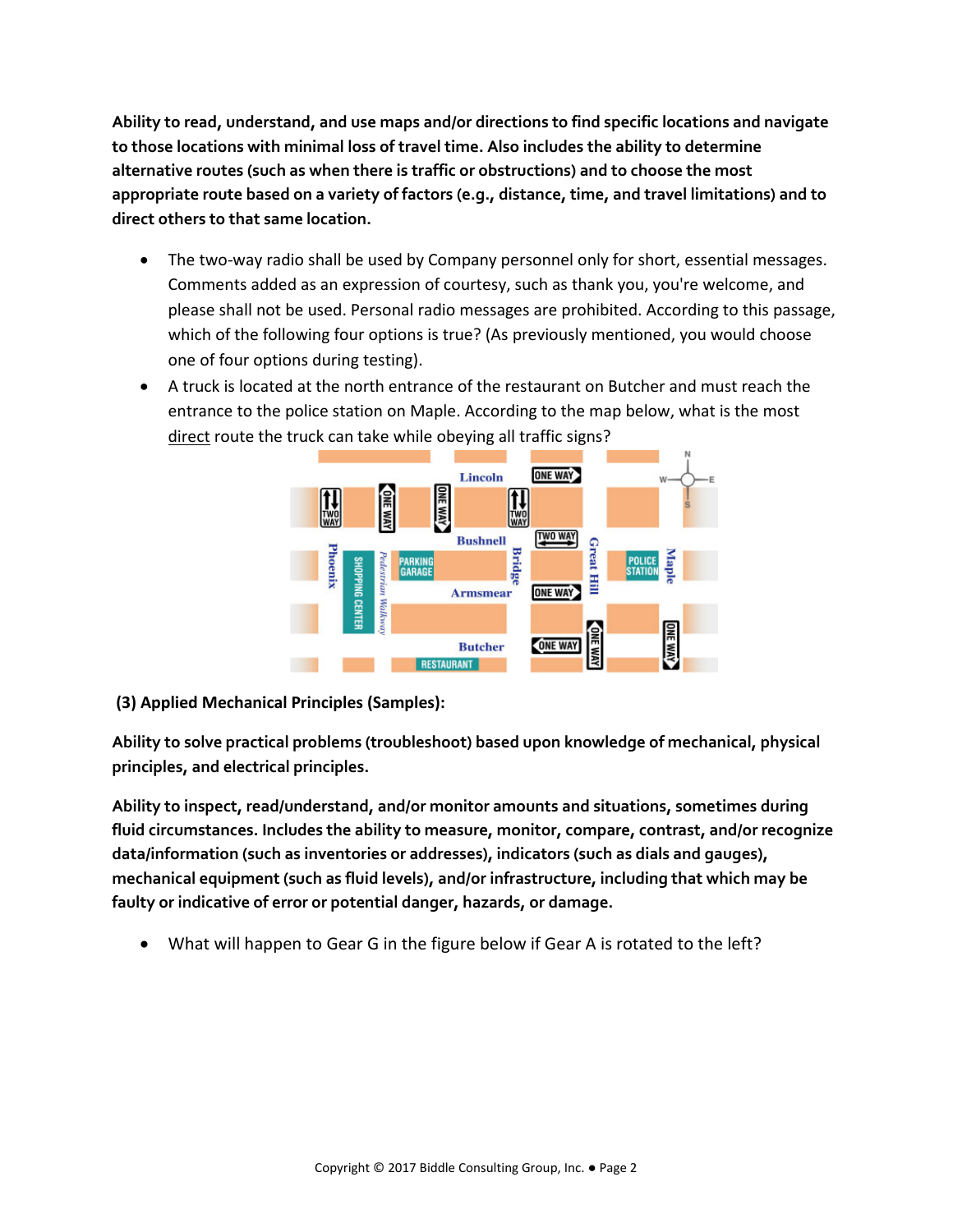

• Each of the two identical tanks in the diagram below contain water. There is a pipe that allows the water to flow freely when the valve between the tanks is opened. The valve is currently closed. What would occur if the valve was opened?



### **(4) Problem Solving (Samples):**

**Ability to solve practical problems (troubleshoot) based upon knowledge of mechanical, physical principles, and electrical principles.**

- You are sitting in a house and both of the light bulbs in the living room suddenly go out. You also notice that none of the other lights in the house are on and the refrigerator in the kitchen is not running. What is the most appropriate next troubleshooting step in order to figure out how to turn your lights back on?
- You are directed to paint a floor in a room that is five feet wide and ten feet long. How many square feet of the flooring will you be painting?

#### **(5) Applied Electrical Theory (Samples):**

**Knowledge needed to solve formulas and/or equations using basic algebra to address/solve issues/problems, such as those related to electrical circuits (e.g., Ohm's Law).**

**Knowledge of basic electrical theory, such as how electricity works, understanding circuitry, and understanding parallel and series circuits.**

**Knowledge of theories and practices, safety practices, and regulations for operating or working near mechanical/electrical equipment, high voltage systems, hazardous materials, as well as the**